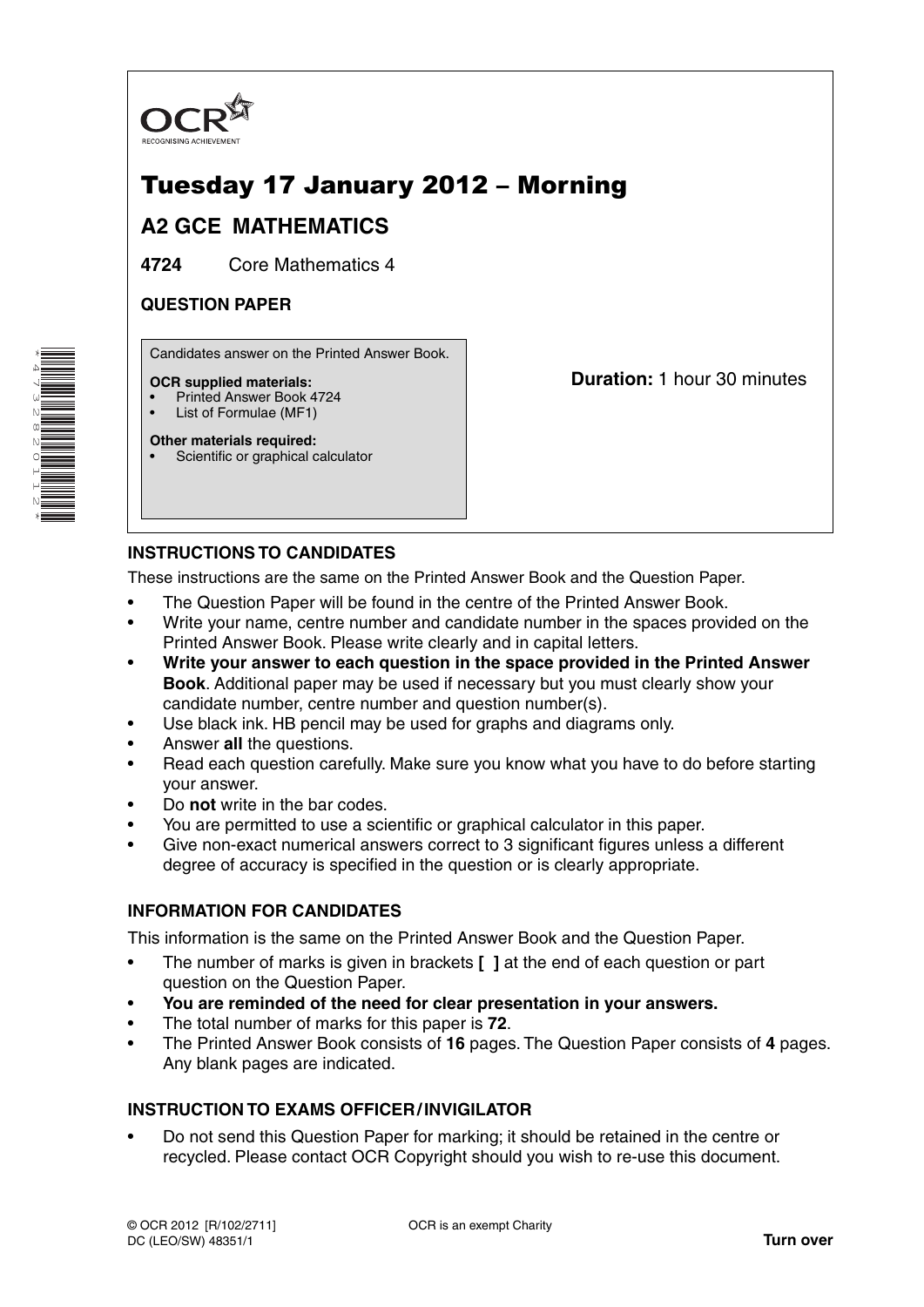- **1** When the polynomial  $f(x)$  is divided by  $x^2 + 1$ , the quotient is  $x^2 + 4x + 2$  and the remainder is  $x 1$ . Find f(*x*), simplifying your answer. **[3]**
- **2** (i) Find, in the form  $\mathbf{r} = \mathbf{a} + t\mathbf{b}$ , an equation of the line *l* through the points  $(4, 2, 7)$  and  $(5, -4, -1)$ . [3]
- **(ii)** Find the acute angle between the line  $l$  and a line in the direction of the vector  $\left($ 1 2  $\begin{pmatrix} 2 \\ 3 \end{pmatrix}$  [4]
- **3** The equation of a curve *C* is  $(x + 3)(y + 4) = x^2 + y^2$ .
- **(i)** Find  $\frac{dy}{dx}$  in terms of *x* and *y*. [4]
	- **(ii)** The line  $2y = x + 3$  meets *C* at two points. What can be said about the tangents to *C* at these points? Justify your answer. **[2]**
	- **(iii)** Find the equation of the tangent at the point (6, 0), giving your answer in the form  $ax + by = c$ , where *a, b* and *c* are integers. **[2]**
- **4** (i) Expand  $\left(1 4x\right)^{\frac{1}{4}}$  in ascending powers of *x*, up to and including the term in  $x^3$ . **[5]**
	- **(ii)** The term of lowest degree in the expansion of

$$
(1 + ax)(1 + bx^2)^7 - (1 - 4x)^{\frac{1}{4}}
$$

in ascending powers of *x* is the term in  $x^3$ . Find the values of the constants *a* and *b*. [4]

**5** Use the substitution  $u = \cos x$  to find the exact value of

$$
\int_0^{\frac{1}{3}\pi} \sin^3 x \cos^2 x \, dx
$$
 [6]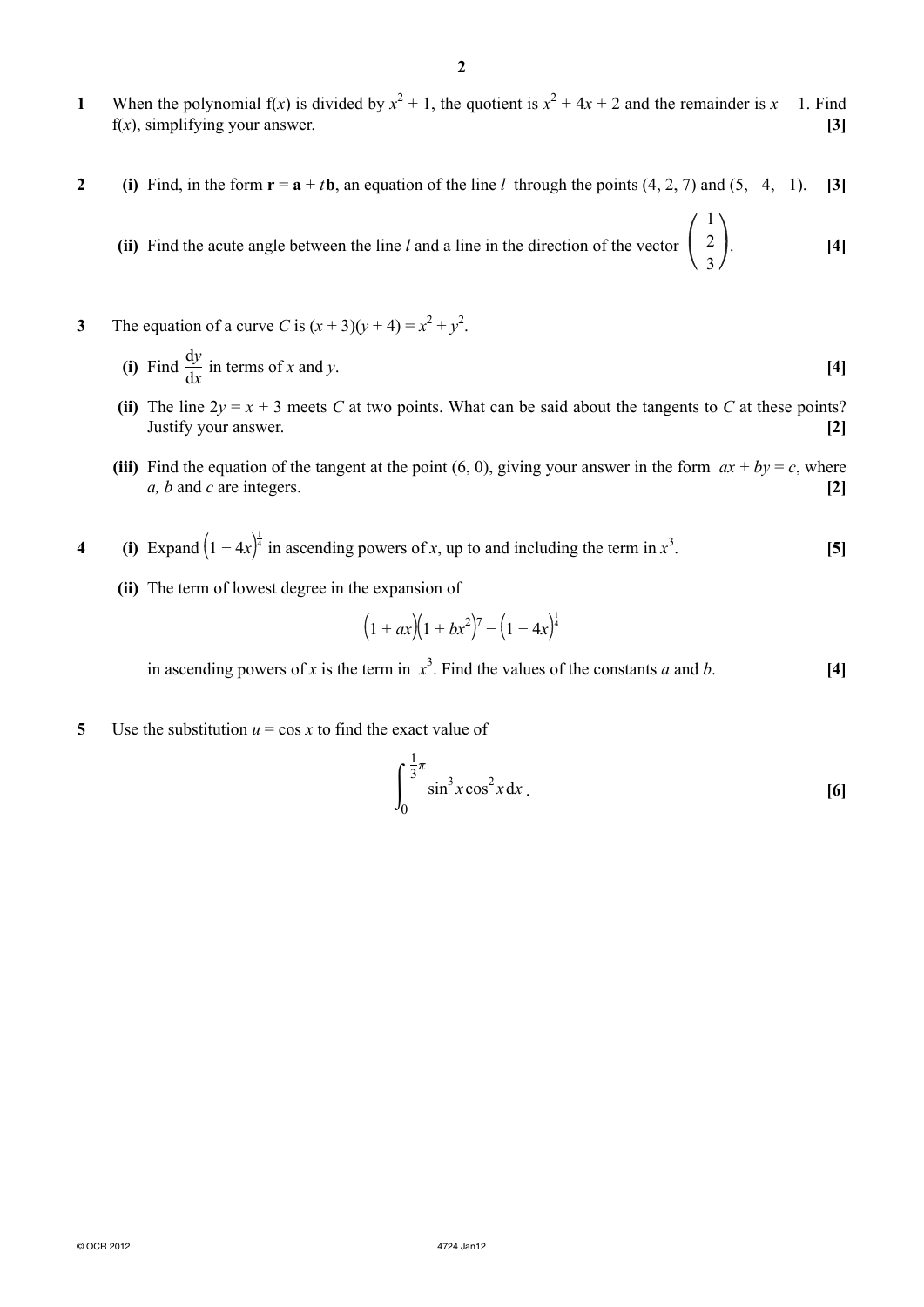

The diagram shows the curves  $y = \cos x$  and  $y = \sin x$ , for  $0 \le x \le \frac{1}{2}\pi$ . The region *R* is bounded by the curves and the *x*-axis. Find the volume of the solid of revolution formed when *R* is rotated completely about the *x*-axis, giving your answer in terms of *π*. **[7]**

**7** The equation of a straight line *l* is

$$
\mathbf{r} = \begin{pmatrix} 1 \\ 0 \\ 2 \end{pmatrix} + t \begin{pmatrix} 1 \\ -1 \\ 0 \end{pmatrix}.
$$

*O* is the origin.

- **(i)** Find the position vector of the point *P* on *l* such that *OP* is perpendicular to *l*. **[3]**
- **(ii)** A point *Q* on *l* is such that the length of *OQ* is 3 units. Find the two possible position vectors of *Q*. **[3]**
- **8** A curve is defined by the parametric equations

$$
x = \sin^2 \theta, \quad y = 4 \sin \theta - \sin^3 \theta,
$$

where  $-\frac{1}{2}\pi \le \theta \le \frac{1}{2}\pi$ .

(i) Show that 
$$
\frac{dy}{dx} = \frac{4 - 3\sin^2 \theta}{2\sin \theta}
$$
. [3]

- **(ii)** Find the coordinates of the point on the curve at which the gradient is 2. **[3]**
- **(iii)** Show that the curve has no stationary points. **[2]**
- (iv) Find a cartesian equation of the curve, giving your answer in the form  $y^2 = f(x)$ . [2]

#### **[Questions 9 and 10 are printed overleaf.]**